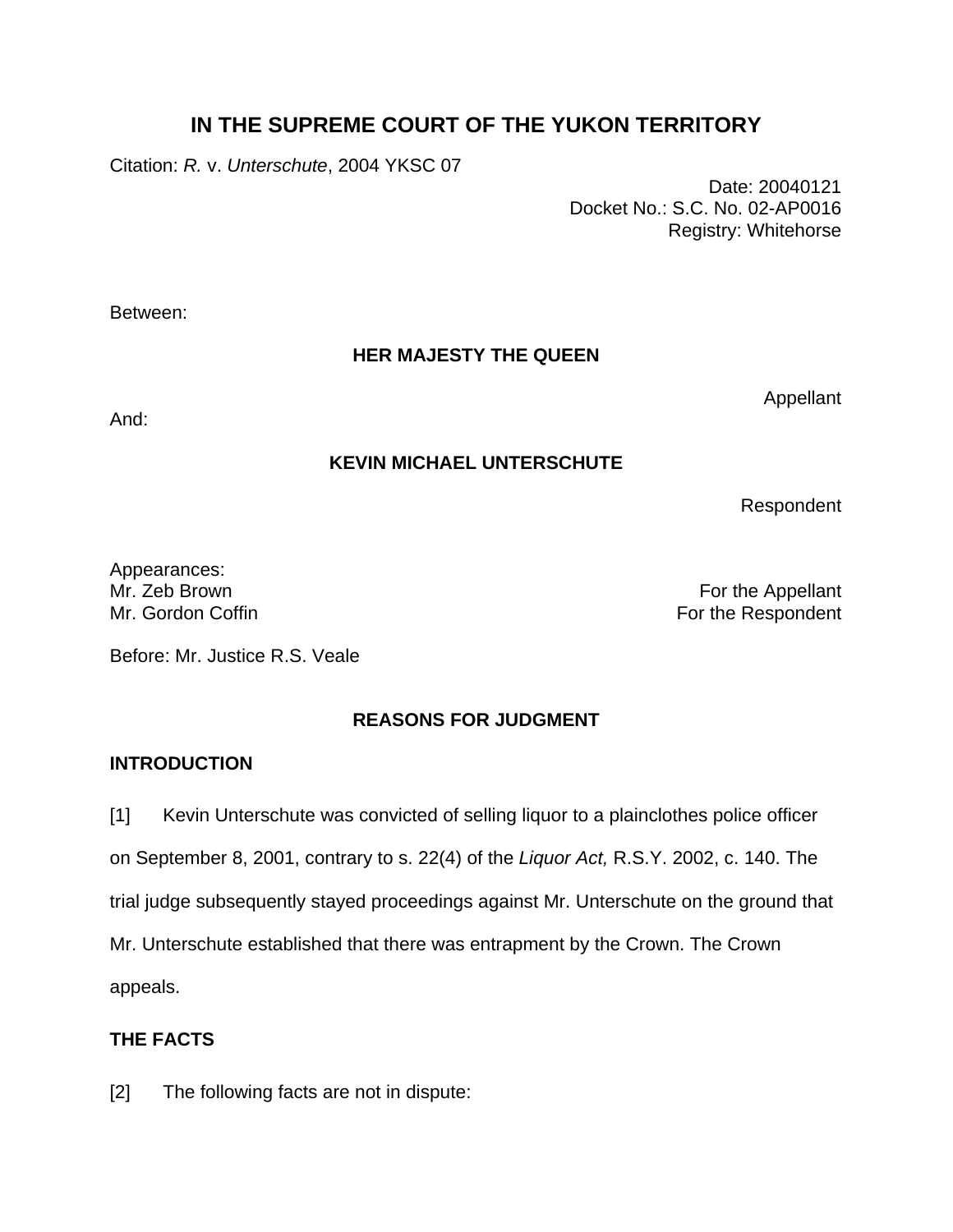- 1. Mr. Underschute was charged with selling liquor without a licence, contrary to s. 22(4) of the *Liquor Act, supra.* The offence occurred on September 8, 2001, in Pelly Crossing, Yukon Territory.
- 2. On April 29, 2002, counsel for Mr. Unterschute sent a disclosure request to the Crown.
- 3. On May 20, 2002, the Crown advised that it was not aware of any further disclosure.
- 4. The matter was set for trial in Pelly Crossing on August 28, 2002. A few days before that date, counsel for Mr. Unterschute advised the Crown that she would raise the issue of entrapment.
- 5. On August 28, 2002, Judge Lilles determined that Mr. Unterschute was not strictly required to give prior notice of his intention to raise entrapment, but he said the Crown would be permitted to bifurcate the proceedings to prepare to deal with the issue.
- 6. The trial was then adjourned, however, due to lack of Court resources.
- 7. A pre-trial conference was held before Judge Maltby in Whitehorse on October 9, 2002. At the conference, the Crown again confirmed that it had nothing further to disclose.
- 8. The trial was held before Judge Faulkner in Whitehorse on October 17, 2002.
- 9. The only Crown witness was Constable Mark Gabriel. He described the circumstances of the offence as follows: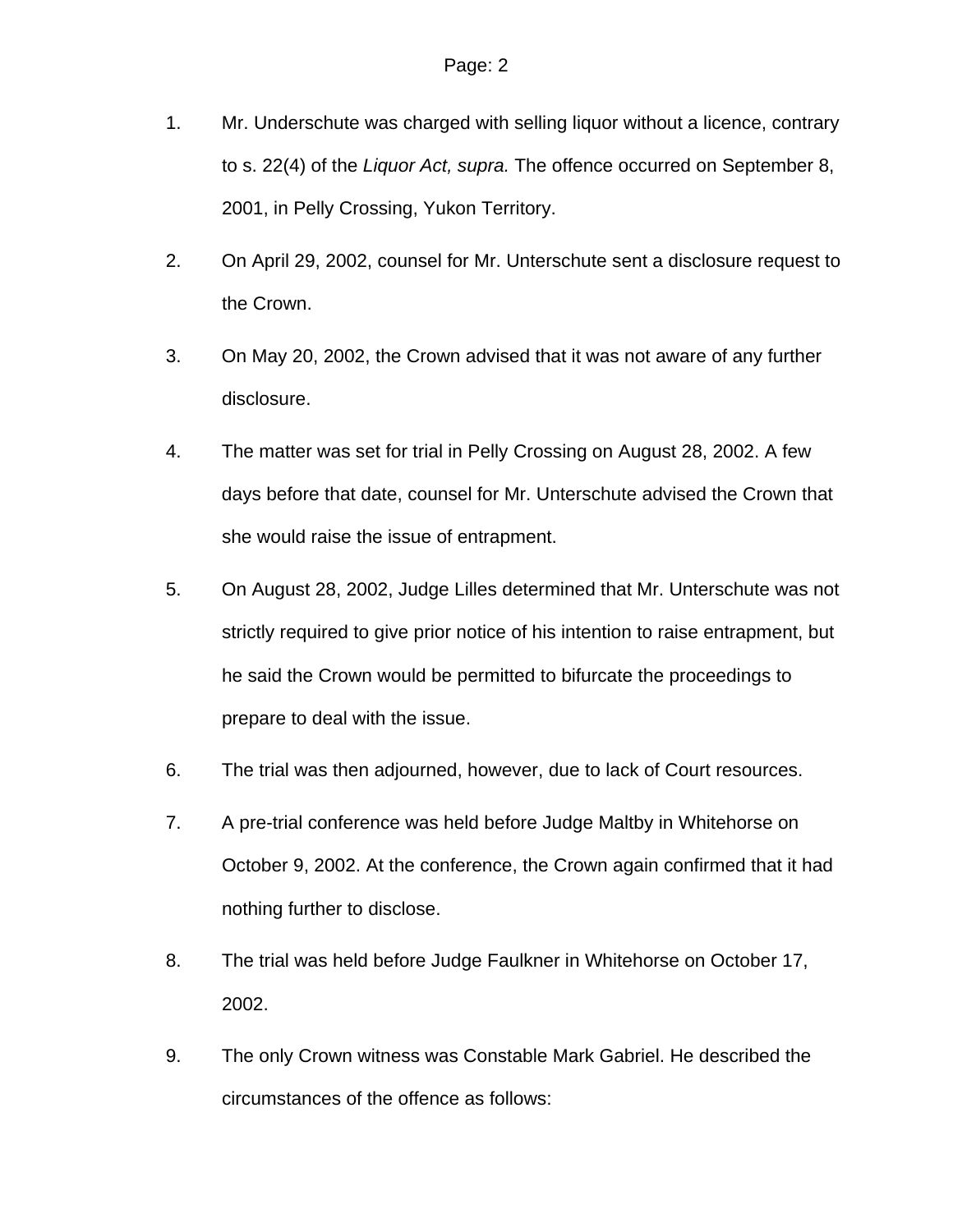- (a) Dressed in plain clothes, Constable Gabriel went to Pelly Crossing on September 8, 2001. He checked into the only motel in town. He returned to the front desk about an hour later, at 7:30 p.m. Mr. Unterschute was the desk clerk on duty.
- (b) Constable Gabriel asked "if someone wanted liquor, what would I do?" Mr. Unterschute replied, "Bootlegger. Maybe I can help you out when I get off work."
- (c) Shortly after 9:00 p.m., Constable Gabriel and Mr. Unterschute met in front of the motel. Mr. Unterschute offered to sell him a six-pack for \$11. Constable Gabriel asked about hard stuff. Mr. Unterschute said he would check.
- (d) Eight minutes later, Mr. Unterschute came to Constable Gabriel's room with a bottle of vodka and sold it to him for \$50.
- 10. Counsel for Mr. Unterschute called no evidence. He was convicted of the offence.
- 11. Counsel for Mr. Unterschute then moved for a judicial stay of proceedings on the grounds that Constable Gabriel entrapped him. Mr. Unterschute testified at this stage. He said that he had reluctantly succumbed to repeated efforts by Constable Gabriel to buy liquor from him.
- 12. Counsel for Mr. Unterschute called no other evidence in support of her entrapment application.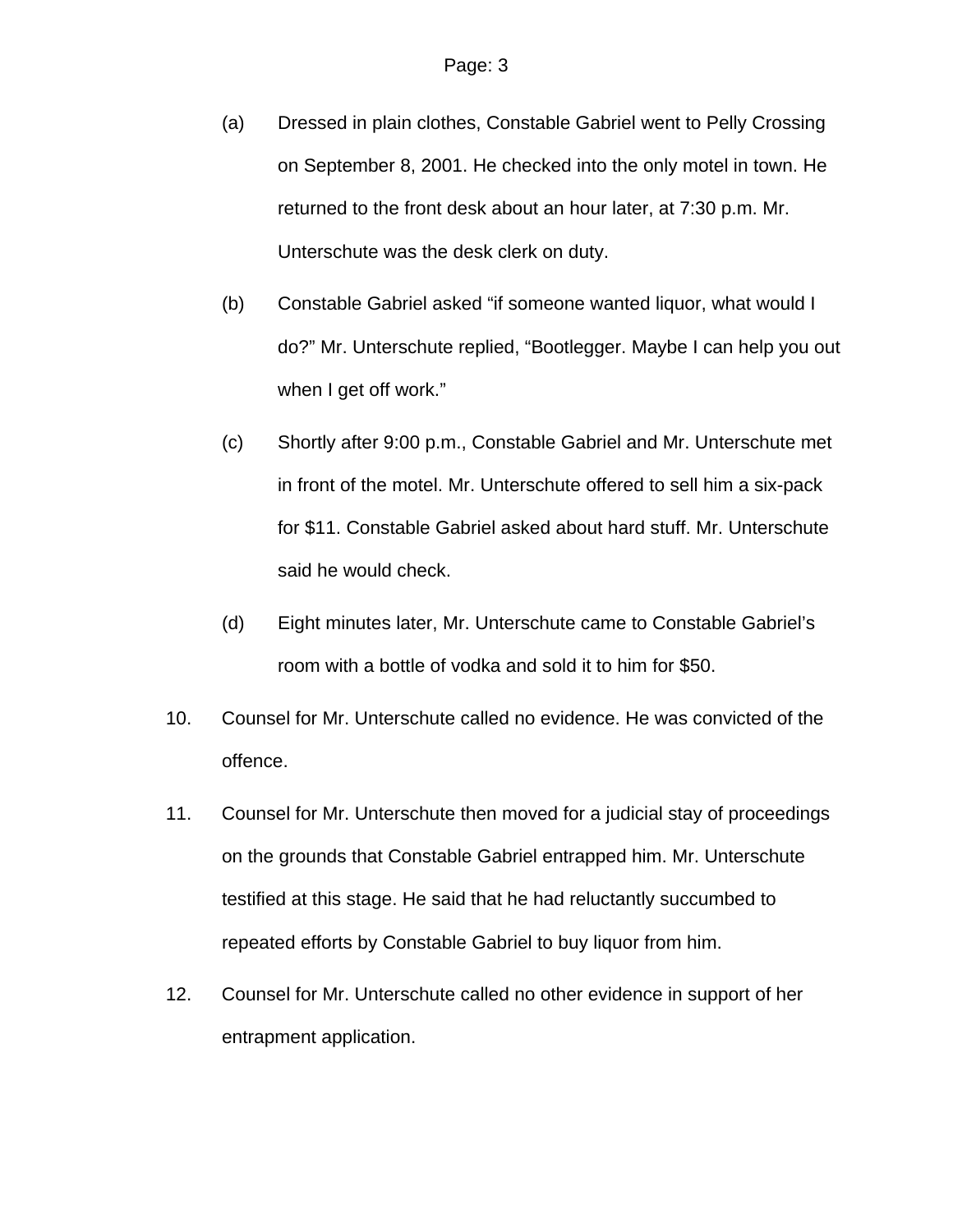- 13. The Crown sought to call reply evidence to show that the undercover operation was a *bona fide* police operation. Counsel for Mr. Unterschute objected on the basis that the Crown had not previously disclosed this evidence.
- 14. The trial judge held that the Crown was obliged to gather evidence relating to the *bona fides* of the operation and disclose it, and that the Crown failed to meet its disclosure obligations.
- 15. The trial judge held that, due to the failure to disclose, the Crown would be prevented from calling evidence relating to *bona fides*.
- 16. The trial judge concluded: "The failure to lead any evidence that there was a *bona fide* inquiry leads to the irresistible inference that no such *bona fide* inquiry existed."
- 17. The trial judge held that the respondent was entrapped and he directed a judicial stay of proceedings.
- 18. Constable Gabriel went to Pelly Crossing, a community of less that 300 people, because he was instructed by Whitehorse R.C.M.P. headquarters to attempt to buy liquor in the hopes of curtailing the bootlegging problem.
- 19. Mr. Unterschute testified that he knew quite a few bootleggers in town and couldn't understand why Constable Gabriel was having a hard time finding one.
- 20. Constable Gabriel went to a hamburger stand as well as the convenience store/motel as they were the only two public places where he could make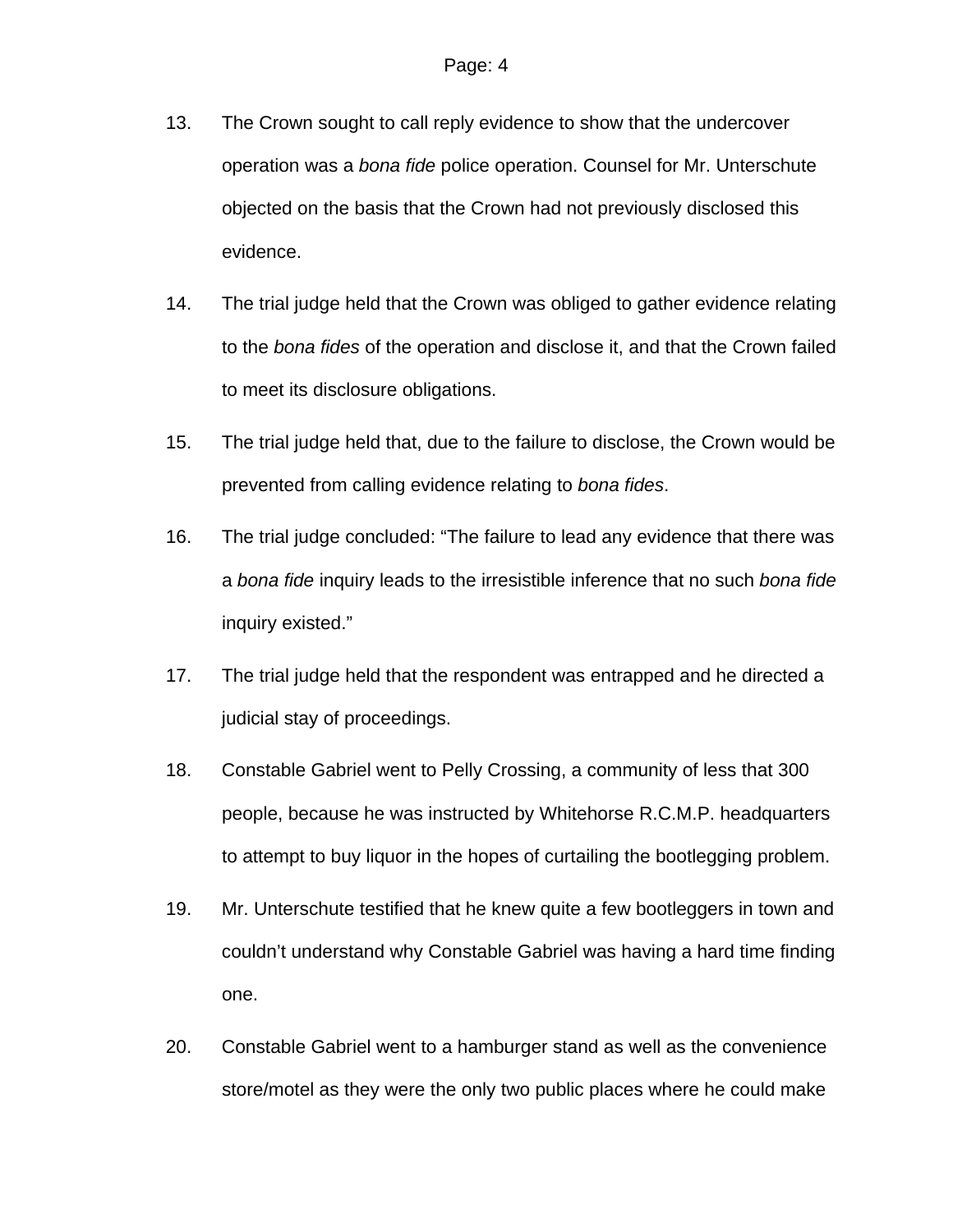inquiries. Otherwise, he stated he would have to make random inquiries by knocking on doors.

#### **THE ISSUES**

- [3] The following issues are raised:
	- 1. Did the trial judge err in refusing to allow the Crown to present evidence of a *bona fide* inquiry based upon its failure to disclose such evidence?
	- 2. Did the trial judge err in entering a judicial stay of proceedings on the ground of entrapment?

### **THE LAW**

[4] Although Mr. Unterschute was convicted of the offence of selling liquor without a licence, he had indicated prior to the trial that he would raise the issue of entrapment. As a result, the trial was in two parts. In the first part, the Crown led the evidence of selling alcohol without a licence and Mr. Unterschute did not testify. In the second part, Mr. Unterschute testified that he was induced by the police to sell the alcohol. He failed to persuade the trial judge on his evidence.

[5] At this stage, the trial judge did not allow the Crown to present its evidence of a *bona fide* inquiry to challenge the entrapment allegation.

[6] The law of entrapment has been set out by the Supreme Court of Canada in the case of *R.* v. *Mack,* [1988] 2 S.C.R. 903 (S.C.C.). At paragraph 126, the court states that entrapment occurs when:

> (a) the authorities provide a person with an opportunity to commit an offence without acting on a reasonable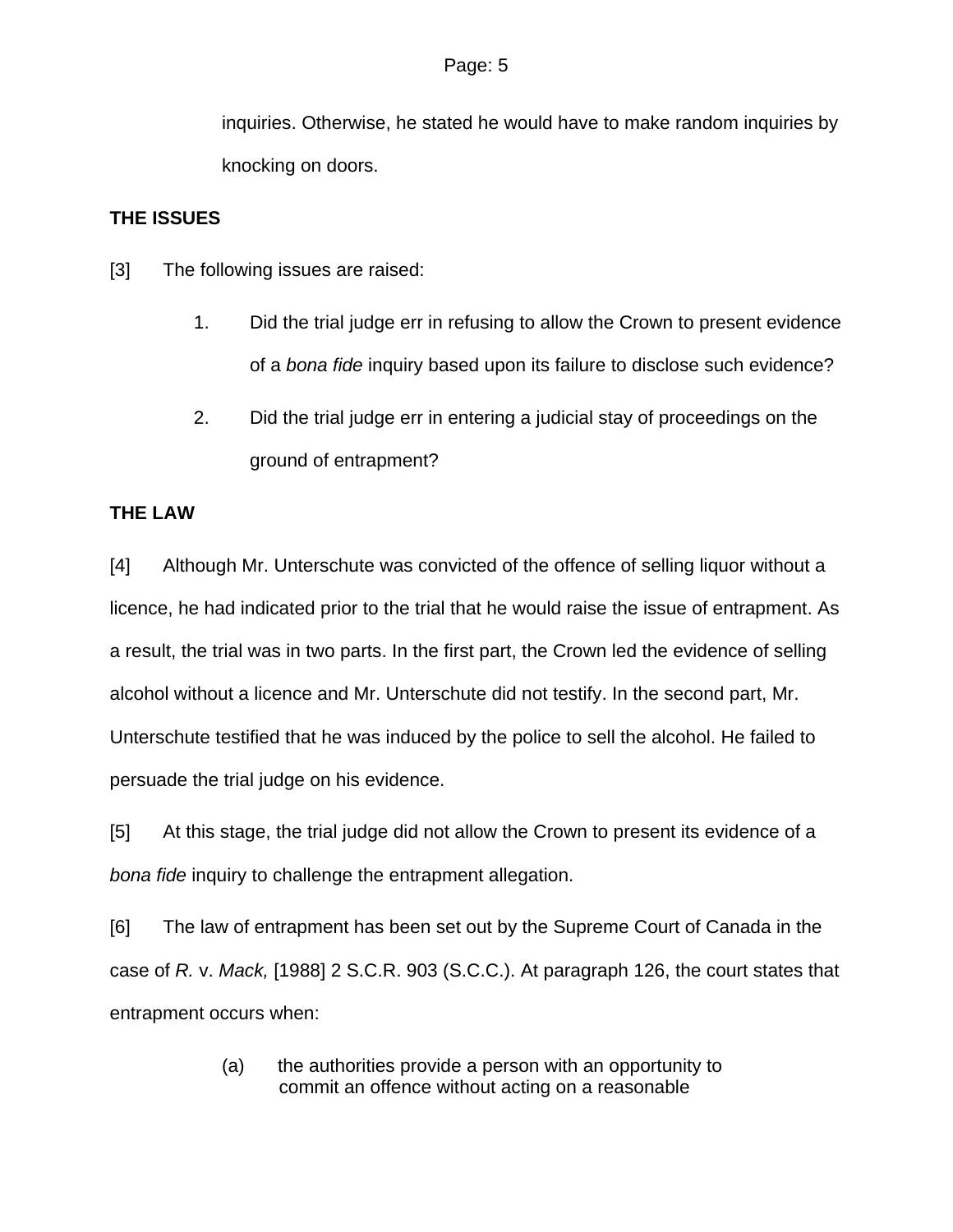suspicion that this person is already engaged in criminal activity or pursuant to a bona fide inquiry;

(b) although, having such a reasonable suspicion or acting in the course of a bona fide inquiry, they go beyond providing an opportunity and induce the commission of an offence.

[7] The court went on to explain that in an entrapment proceeding the guilt or

innocence of the accused is no longer the issue. Rather than the accused being entitled

to an acquittal, the focus is on whether the Crown has engaged in conduct that

disentitles it to a conviction (para. 147).

[8] The court was very clear in setting out what police conduct would be permissible.

It stated the following at para. 109:

Of course, in certain situations the police may not know the identity of specific individuals, but they do know certain other facts, such as a particular location or area where it is reasonably suspected that certain criminal activity is occurring. In those cases it is clearly permissible to provide opportunities to people associated with the location under suspicion, even if these people are not themselves under suspicion. This latter situation, however, is only justified if the police acted in the course of a bona fide investigation and are not engaged in random virtue-testing. While, in the course of such an operation, affording an opportunity in a random way to persons might unfortunately result in attracting into committing a crime someone who would not otherwise have had any involvement in criminal conduct, it is inevitable if we are to afford our police the means of coping with organized crime such as the drug trade and certain forms of prostitution to name but those two.

[9] Again at paragraph 111, the court said that it is not appropriate to plant a wallet with money in an obvious location in a park so that a policeman can increase his performance in court. However, where the police have received many complaints about the theft of handbags in a bus terminal, the police may, in the course of a *bona fide*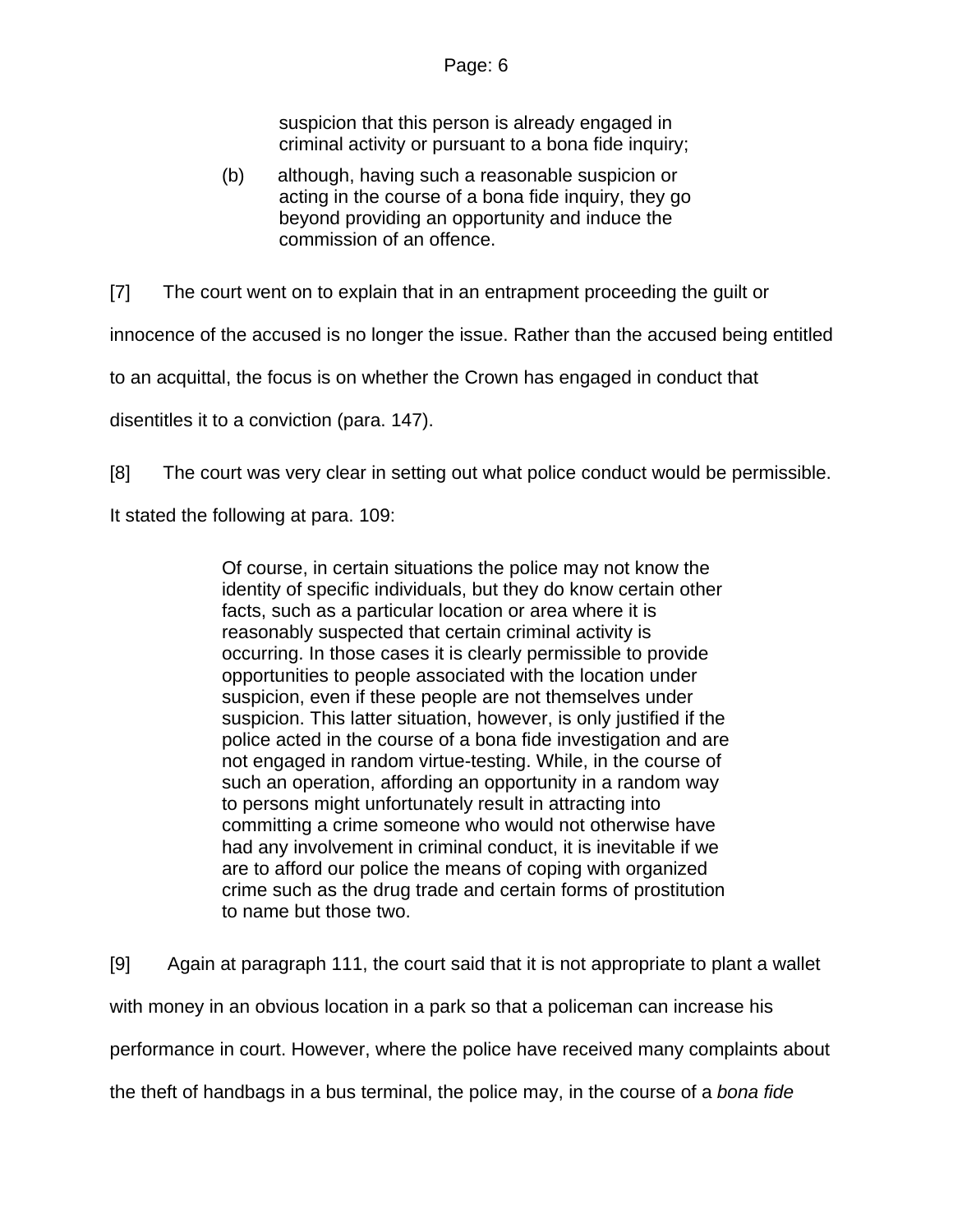inquiry, plant a handbag in an obvious location and then arrest and charge the person who took the bag.

[10] The focus in this case is on the first breach of the law of entrapment. Has the Crown, in this case, provided Mr. Unterschute with an opportunity to commit an offence without acting on a reasonable suspicion that he is already engaged in criminal activity or pursuant to a *bona fide* inquiry? In other words, has the Crown arrested him on the basis of reasonable suspicion or simply conducted what is known as a random virtue testing?

[11] The Supreme Court of Canada placed the onus of proof on the accused on a balance of probabilities and stated the following at para. 149:

> In conclusion, the onus lies on the accused to demonstrate that the police conduct has gone beyond permissible limits to the extent that allowing the prosecution or the entry of a conviction would amount to an abuse of the judicial process by the state. The question is one of mixed law and fact and should be resolved by the trial judge. A stay should be entered in the "clearest of cases" only.

[12] The issue of "random virtue testing" arose in the case of *R.* v. *Barnes,* [1991] 1 S.C.R. 449 (S.C.C.). In that case, the police persisted in asking the accused if he would sell them marijuana in the Granville Mall area of Vancouver. The court concluded the police conduct was a genuine attempt to repress criminal activity. Further, they had "reasonable grounds" for believing that drug-related crimes were occurring in the Granville Mall area. The police provided statistics to demonstrate their grounds were based upon the significant number of arrests and charges in the Granville Mall area as a percentage of the entire city.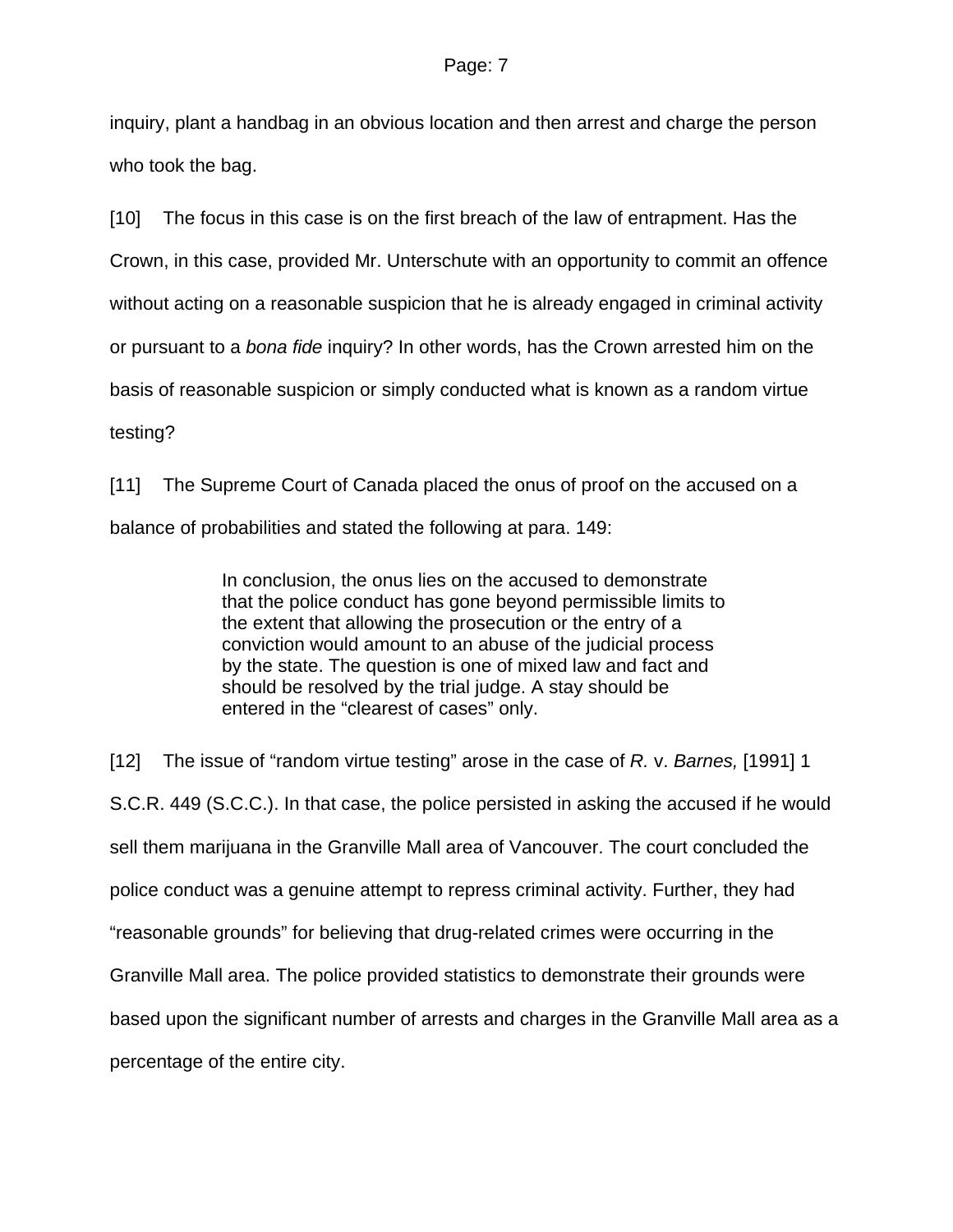[13] The court was clear in stating that random virtue testing arises when a person is

presented with the opportunity to commit an offence without reasonable suspicion that:

(a) the person is already engaged in the particular criminal activity, or

(b) the physical location with which the person is associated is a place

where the particular criminal activity is likely occurring (para. 24).

[14] Finally, it is well established that a stay of proceedings is a discretionary remedy.

As stated in *Elsom v. Elsom,* [1989] 1 S.C.R. 1367, at p. 1375:

… [An] appellate court will be justified in interfering in a trial judge's exercise of his discretion only if the trial judge misdirects himself or if his decision is so clearly wrong as to amount to an injustice.

[15] This standard was confirmed in *Canada (Minister of Citizenship and Immigration)* 

v. *Tobiass*, [1997] 3 S.C.R. 391, at para. 87.

### **Issue 1: Did the trial judge err in refusing to allow the Crown to present evidence of a** *bona fide* **inquiry based upon its failure to disclose such evidence?**

[16] There are two parts to this issue. Firstly, was there a failure of the Crown to

disclose evidence? And secondly, if so, was the appropriate remedy refusing to allow

the Crown to present such evidence?

[17] The general principle set out in *R.* v. *Stinchcrombe,* [1991] 3 S.C.R. 326, is that

the Crown has a duty to disclose to the defence all material evidence whether

favourable to the accused or not (para. 19).

[18] There is also discretion for Crown counsel as to the timing and information to be

disclosed. However, information ought not to be withheld "if there is a reasonable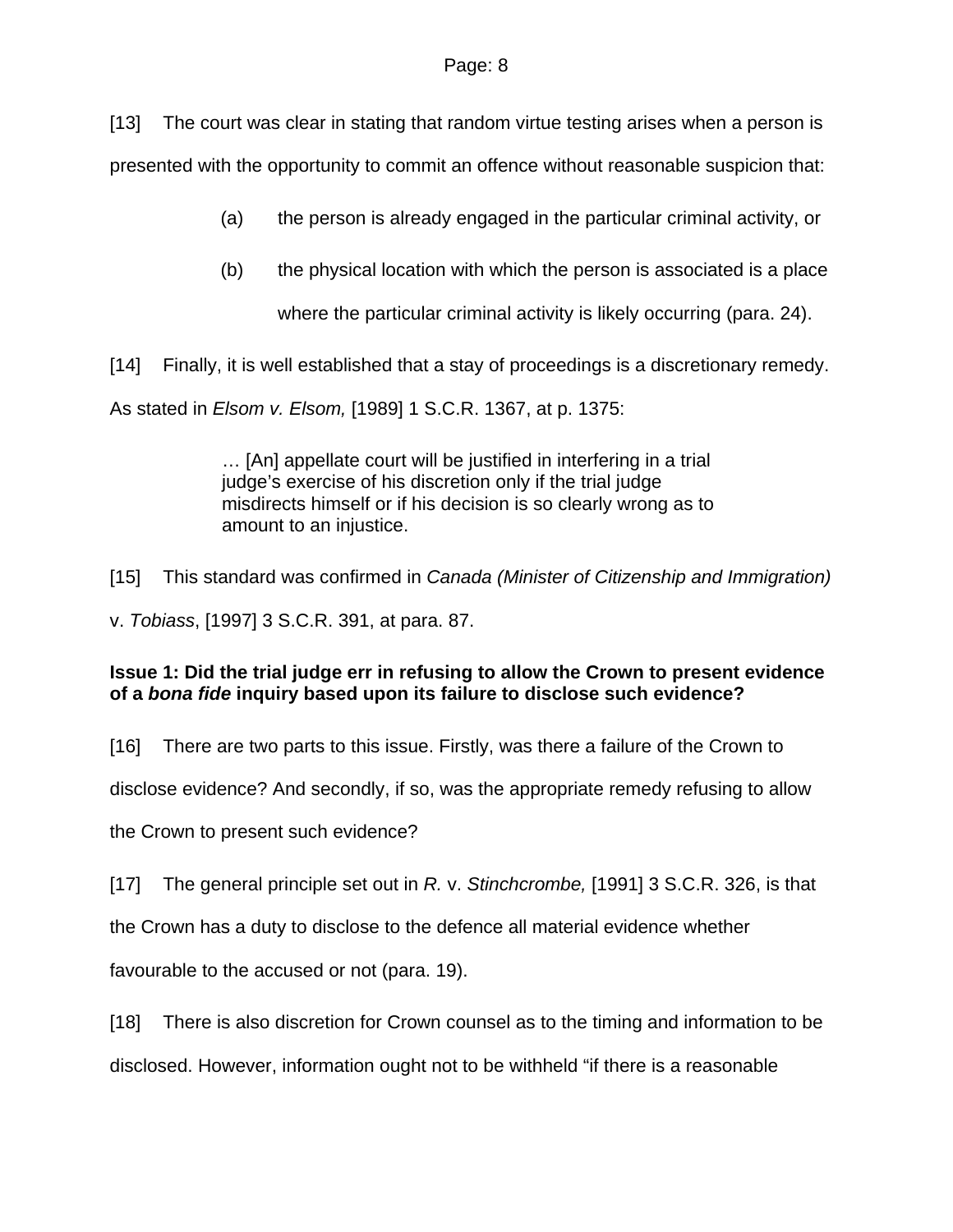possibility that the withholding of information will impair the right of the accused to make full answer and defence (para. 22)."

[19] In the case at bar, the Crown acknowledged that it failed to disclose the evidence of the Crown on a *bona fide* inquiry. At trial, the Crown submitted that it had no obligation to disclose as the onus was on the accused to prove entrapment on the balance of probabilities. However, this argument had no merit given that the Crown wished to produce evidence which had not been disclosed.

[20] The Crown also argued that the defence counsel failed to bring the failure to disclose to the attention of the trial judge at the earliest opportunity (para. 24 of *Stinchcombe, supra).* I reject that argument, as there was no indication of such evidence until the Crown proceeded to call it. The defence cannot be expected to anticipate the evidence the Crown may call.

[21] Thus, I am in agreement with the trial judge that there was a clear obligation to disclose on the facts of this case.

[22] Defence counsel was not laying in the weeds with the non-disclosure issue. Rather, it was the Crown's decision to proceed with further evidence in response to the allegation of entrapment that led to the defence's objection to the Crown evidence.

[23] In my view, it was appropriate for the trial judge to refuse to allow the Crown's evidence or an adjournment based on the fact that the Crown had knowledge of the defence of entrapment for a month and a half prior to the trial. This decision was further buttressed by the fact that an adjournment would be prejudicial to the accused in that he would have to retain new counsel.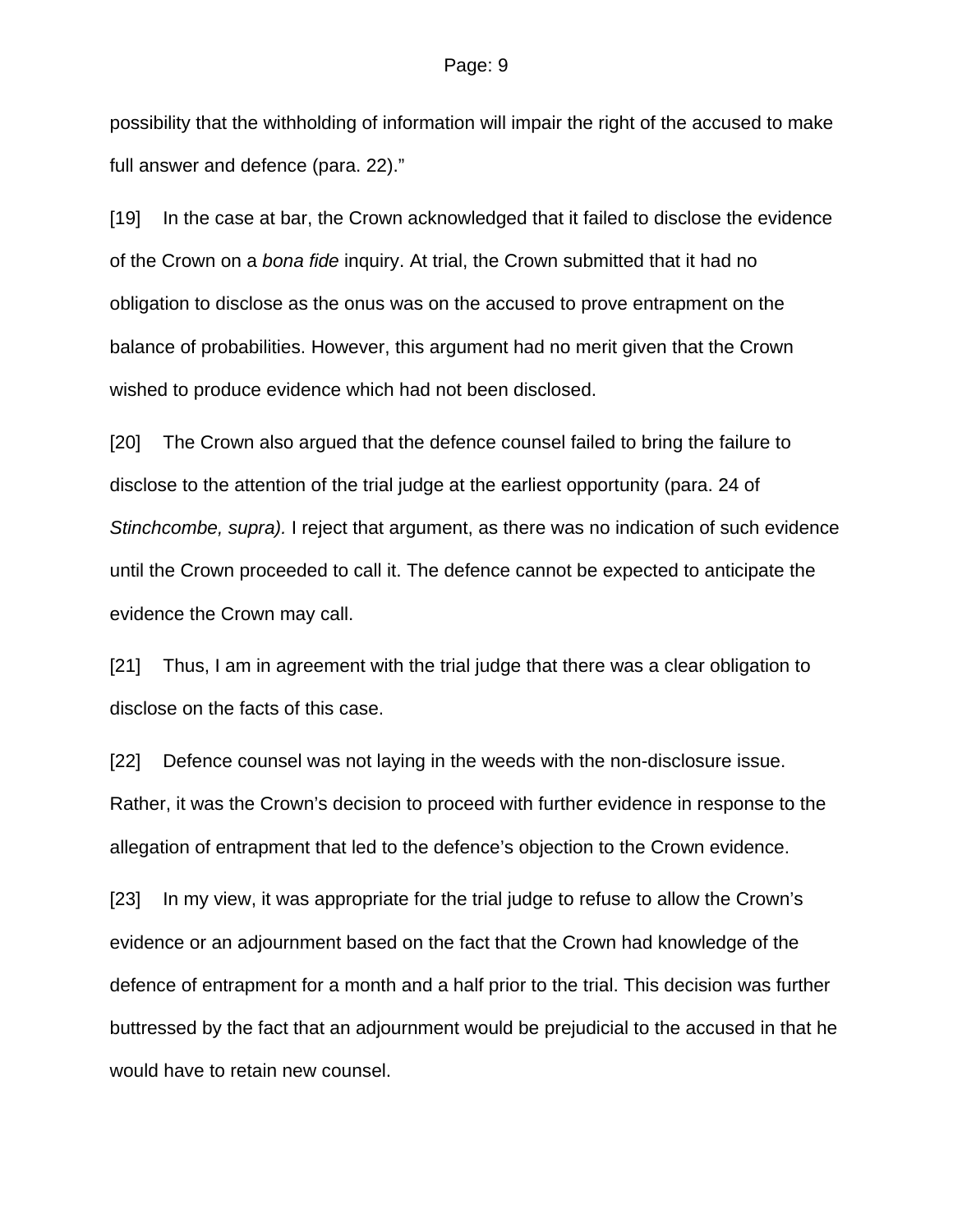#### **Issue 2: Did the trial judge err in entering a judicial stay of proceedings on the ground of entrapment?**

[24] The trial judge found that it was clear from Constable Gabriel's evidence that there was no reason to target the accused. He concluded that it could be inferred from the lack of evidence, that no *bona fide* inquiry existed. Thus, the trial judge based his judicial stay of proceedings on the ground of entrapment in that the police provided the accused with an opportunity to commit an offence without reasonable suspicion that the accused was already involved in any criminal activity. There was no evidence that the place of the offence was associated with the particular criminal activity.

[25] The Crown relied upon *R.* v. *Barnes, supra,* and submitted that Constable Gabriel was involved in a genuine investigation into bootlegging in Pelly Crossing. Mr. Unterschute testified that he knew quite a few bootleggers in Pelly Crossing. In my view, this evidence amounts to random virtue testing in that there was no evidence that Mr. Unterschute was already engaged in the activity and the location involved was not a specific place where the particular criminal activity was occurring. It is not sufficient to identify the entire community of Pelly Crossing, a village of some 300 people, where Mr. Unterschute was working, as qualifying for a physical location of such criminal activity, especially when there is no evidence of such criminal activity occurring before Mr. Unterschute was approached. Mr. Unterschute has met the onus of establishing a case of random virtue testing.

[26] The Crown, in effect, submits that the evidence surrounding this particular incident provides the reasonable suspicion of criminal activity. However, the accused's statement